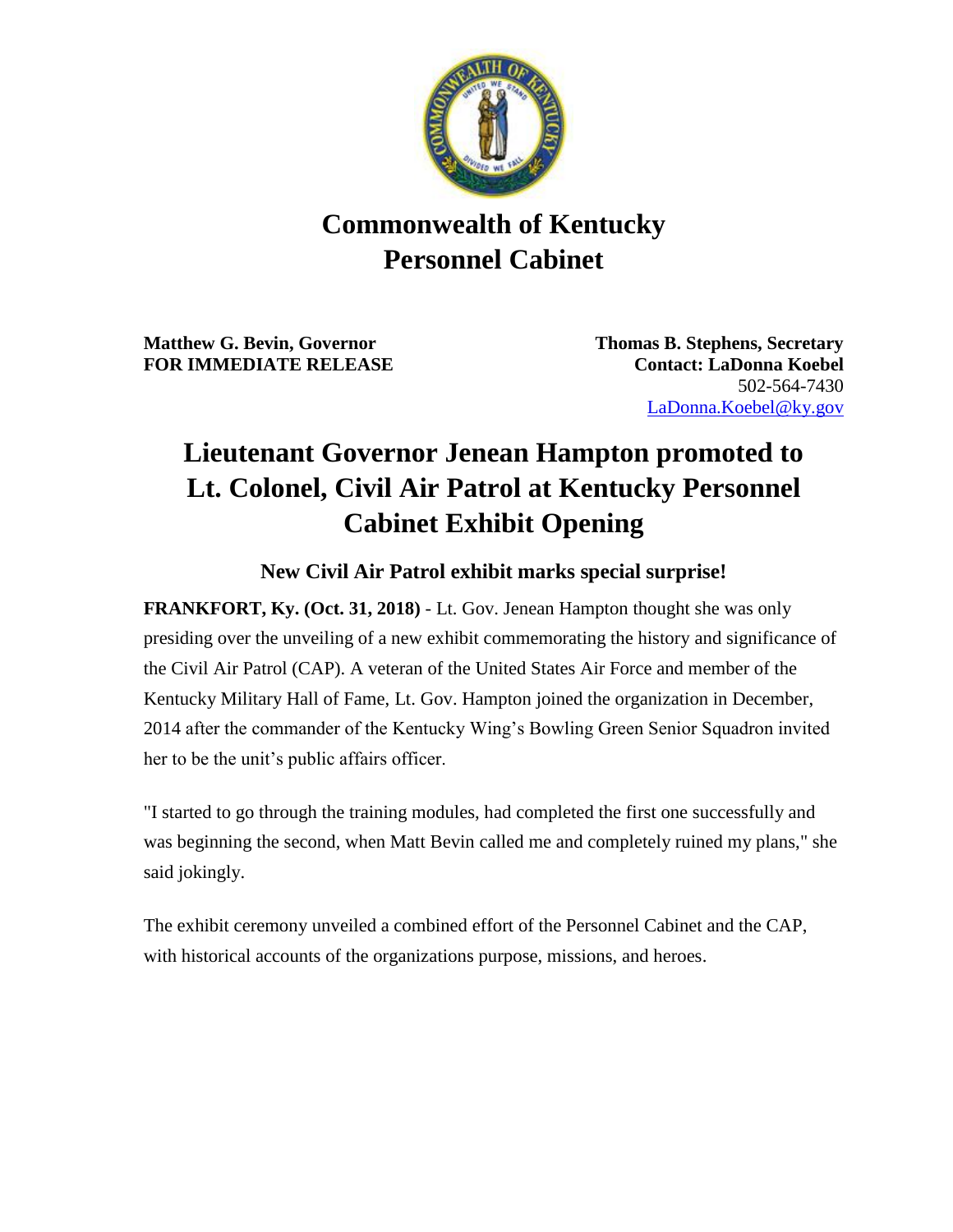

During the ceremony, however, Sr. Master Sgt. Cory Felts, Director of Cadet Programs from Bowling Green arrived. "Good afternoon ladies and gentlemen," he said, "and welcome to the promotion ceremony for Major Jenean Hampton."

He continued, "The Civil Air Patrol National Commander, acting upon the recommendation of the

Great Lakes Region Commander and Kentucky Wing Commander, has placed special trust and confidence in the patriotism, integrity, and qualities of Major Jenean Hampton. In view of these special qualities and her demonstrated potential to serve in the higher grade, major Jenean Hampton is promoted to the grade of Lieutenant Colonel, Civil Air Patrol."

"I am so honored and certainly did not expect this!" Lt. Gov. Hampton said. "This is such a worthy organization. For those who get involved, it gives our young people the chance to get hands-on aviation experience, and to become familiar with the military. I am proud to be a part of it. And actually, I think I just surpassed my husband in rank!"

Founded in 1941 to mobilize the nation's civilian aviation resources for national defense service, CAP has evolved into a non-profit organization that serves as the official civilian auxiliary of the U.S. Air Force. Its mission is to provide emergency services and disaster relief, support aerospace education and cadet programs for youth.



*Lt. Gov. Jenean Hampton opens the Civil Air Patrol exhibit at the Personnel Cabinet in Frankfort, Oct. 29.*